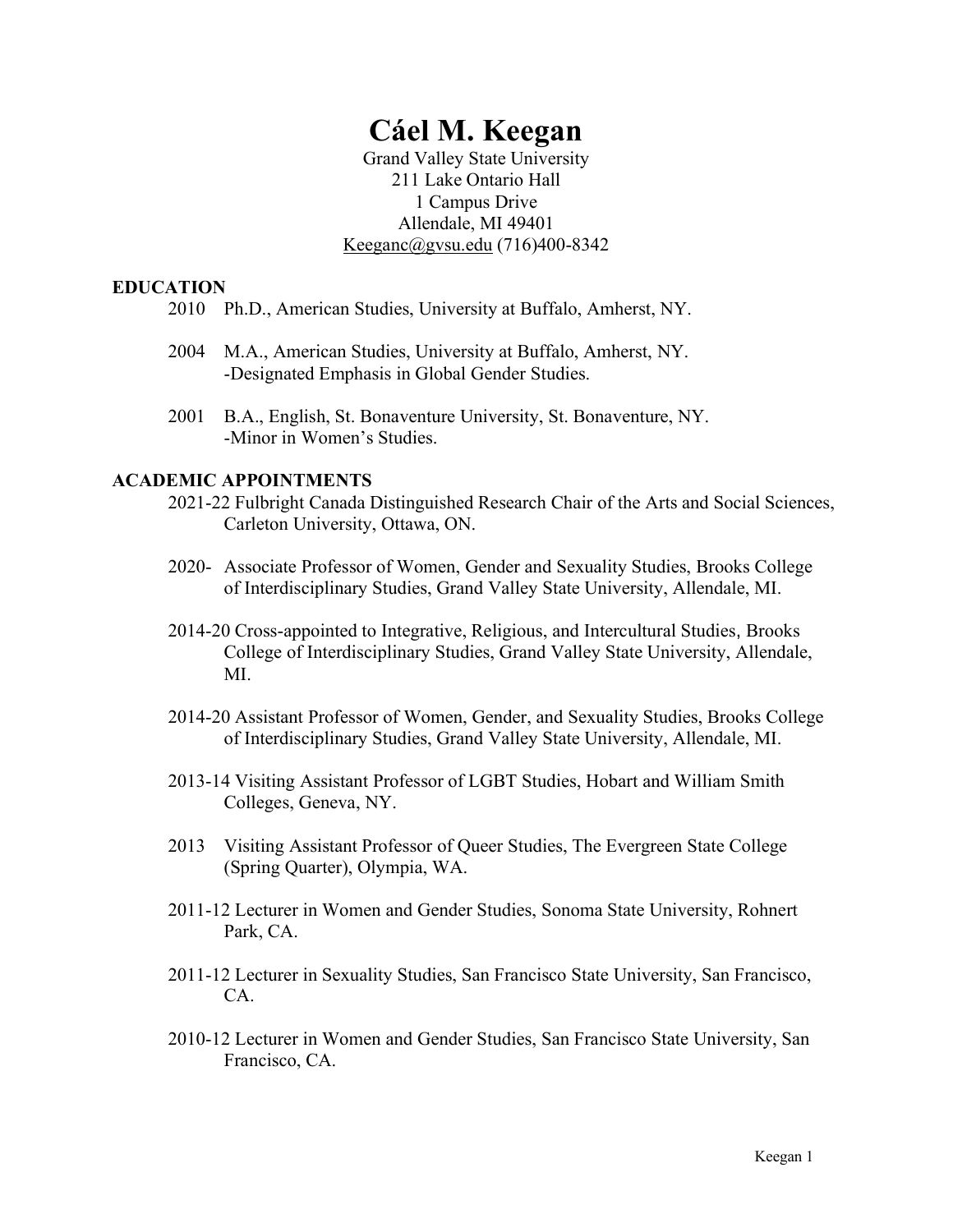## **CURRENT PROFESSIONAL ROLES**

- 2021- Special Member of the Graduate Faculty, Harriet Tubman Department of Women's, Gender, and Sexuality Studies, University at Maryland, College Park MD.
- 2021-22 Visiting Fellow, Transgender Archives at the University of Victoria, Victoria, BC.
- 2020- Special Editor, Arts and Culture, *Transgender Studies Quarterly.*
- 2020- Member, Chris Holmlund Graduate Student Writing Prize committee.
- 2020-21 Senior Co-Chair, Queer and Trans Caucus, Society for Cinema and Media Studies.
- 2019- Affiliated Scholar, Transgender Media Portal, Carleton University, Ottawa ON.

## **AWARDS**

- 2021 Fulbright Canada Distinguished Research Chair Award. Fulbright US Scholars Program, Washington, DC (\$50,000).
- 2020 Visiting University-Based Scholars Fellowship. Chair in Transgender Studies, University of Victoria, Victoria, BC (\$1000).
- 2019 Winner, National Women's Studies Association Trans/Gender-Variant Caucus Paper Award for "Getting Disciplined: What's Trans\* About Queer Studies Now?" (\$250)
- 2019 Distinguished Early Career Scholar Award, Center for Scholarly and Creative Excellence, Grand Valley State University, Allendale, MI (\$500).
- 2010 Finalist, Ralph Henry Gabriel Dissertation Prize in American Studies, American Studies Association.

# **PUBLICATIONS**

## **Book**

2018 *Lana and Lilly Wachowski: Sensing Transgender*. University of Illinois Press, 2018.

# **Edited Volumes**

## **In Press**

"In Focus: Transing Cinema and Media Studies," *Journal of Cinema and Media Studies*, edited with Laura Horak.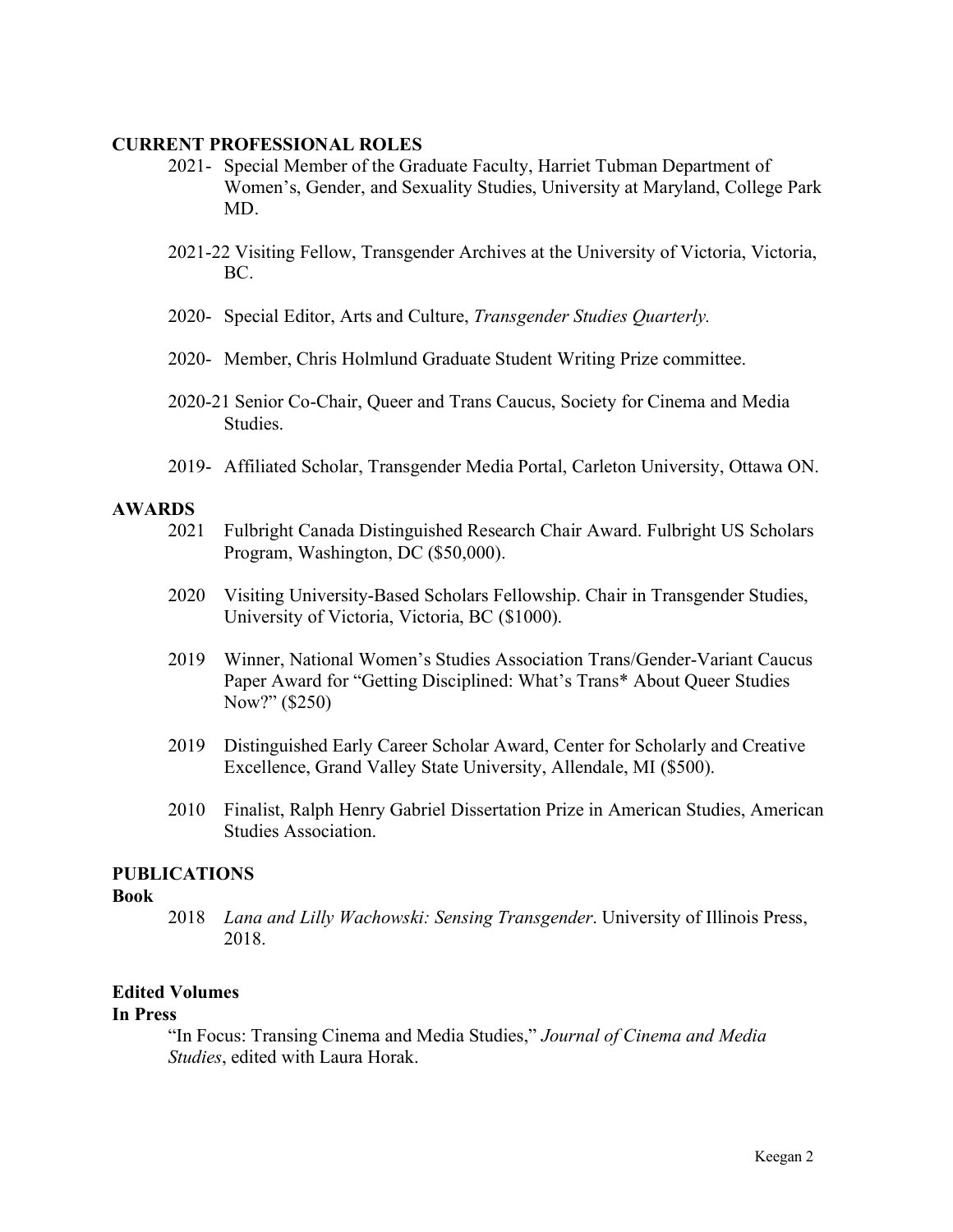## **Published**

2018 *Somatechnics*. Special Issue: "Cinematic Bodies." Co-edited with Laura Horak and Eliza Steinbock. Vol. 8.1 (March 2018).

## **Peer-Reviewed Articles**

- 2020 "Against Queer Theory." *Transgender Studies Quarterly* 7.3 (August 2020): 349- 53.
- 2018 "Getting Disciplined: What's Trans\* About Queer Studies Now?" *Journal of Homosexuality*. October, 2018. 6,402 words.
- 2017 "History, Disrupted: The Aesthetic Gentrification of Queer and Trans Cinema After the Recession." *Social Alternatives* 35.3 (Spring 2017): 50-6.
- 2016 "Revisitation: A Trans Phenomenology of the Media Image." *MedieKultur* 61.1-5 (Fall 2016): 26-41.
- 2016 "On Being the Object of Compromise." *Transgender Studies Quarterly* 3.1-2 (Spring 2016): 150-7.
- 2016 "Emptying the Future: Queer Melodramatics and Negative Utopia on *Buffy the Vampire Slayer*." *Queer Studies in Media and Popular Culture* 1.1. (Jan. 2016): 9-22.
- 2013 "Queer Sensations: Postwar American Melodrama and the Crisis of Queer Juvenility," *Thymos* 7.2 (Fall 2013): 115-29.
- 2013 "Moving Bodies: Sympathetic Migrations in Transgender Narrativity," *Genders* 55 (Spring 2013). Electronic publication. 6,614 words.
- 2006 "Household Remedies: New Narratives of Queer Containment in the Television Movie," *Journal of Lesbian Studies* 10.1-2 (Fall 2006): 107-23. 17 pages. -Reprinted in *Challenging Lesbian Norms*. Ed. Angela Pattatuci Aragon. (New York: Routledge, 2013), 107-24.
- 2006 "Sexing the Terrorist: Tracing the National Body at Abu Ghraib," *NeoAmericanist* 1.1. (Fall/Winter 2006): 1-12.

## **Peer-Reviewed Book Chapters**

- 2021 "Mirror Scene: Transgender Aesthetics in *The Matrix* and *Boys Don't Cry.*" In *The Oxford Handbook of Queer Cinema*. Eds. Ronald Gregg and Amy Villarejo (Oxford: Oxford UP), 491-510.
- 2021 "Revisiting the Cluster." In *Sense8: Transcending Television*. Eds. Rob Stone and Deborah Shaw (New York: Bloomsbury Academic, 2021), 219-26.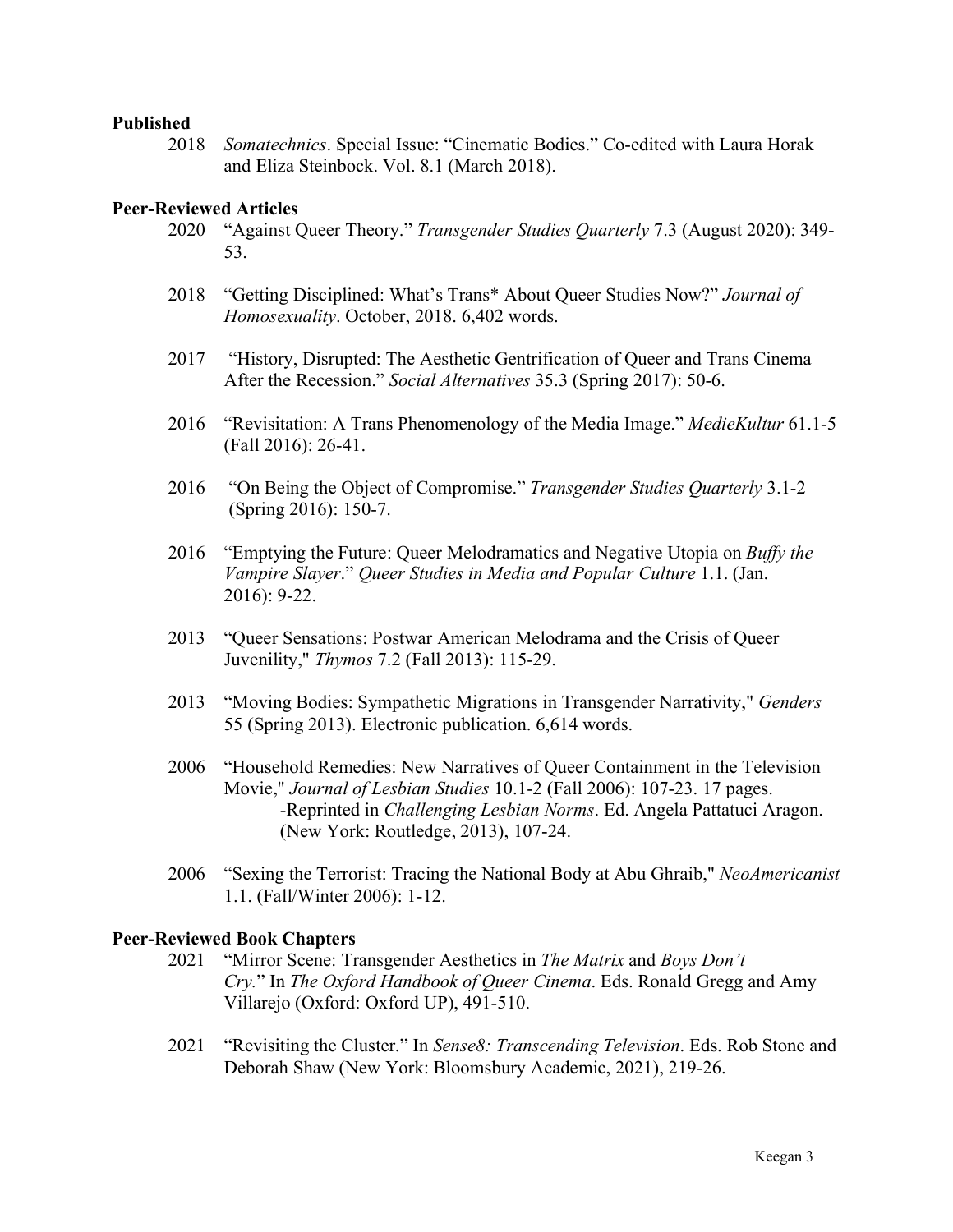- 2020 "Transgender Studies, or How to Do Things with Trans\*." In *The Cambridge Companion to Queer Studies.* Ed. Siobhan B. Somerville (Cambridge: Cambridge University Press, 2020), 66-78.
- 2017 "Nothing to Hide: Selfies, Sex, and the Visibility Dilemma in Trans Male Online Cultures." Co-authored with T. Raun. In *Sex in the Digital Age*. Eds. Paul G. Nixon and Isabel K. Dusterhoft (New York: Routledge, 2017), 89-100.
- 2015 "California and the Queer Utopian Imagination." In *A History of California Literature*. Ed. Blake Allmendinger (Cambridge: Cambridge UP, 2015), 327-42.

## **Essays, Reviews, and Roundtables**

- 2021 "Trans-/\*." In *Keywords for Comics Studies*, Eds. Ramzi Fawaz, Shelley Streeby, and Deborah Whaley (New York: NYU Press). 207-211.
- 2021 "Phenomenology." In *The SAGE Encyclopedia of Trans Studies*, eds. Genny Beemyn and Abbie Goldberg (Thousand Oaks: Sage Publications): 610-13.
- 2020 "In Praise of the Bad Transgender Object: *Sleepaway Camp*. *FLOW: A Critical Forum on Media and Culture*. *Over\*Flow: Special Episode* (July 2020). https://www.flowjournal.org/2020/07/in-praise-of-the-bad-sleepaway/. 1,365 words.
- 2020 "In Praise of the Bad Transgender Object: *The Silence of the Lambs*." *FLOW: A Critical Forum on Media and Culture* 26.8 (June 2020). https://www.flowjour nal.org/2020/06/in-praise-of-the-bad-silence/. 1,384 words.
- 2019 "In Praise of the Bad Transgender Object: *Rocky Horror*." *FLOW: A Critical Forum on Media and Culture* 26.3 (November 2019). https://www.flowjour nal.org/2019/11/in-praise-of-the-bad/. 1,451 words.
- 2019 Review of *Trap Door: Trans Cultural Production and the Politics of Visibility. Journal of Cinema and Media Studies* 58.4 (July 2019): 183-86.
- 2018 "Ecstatic Passages: Transgender Sensation in *The Matrix*." In *Z Filmtidsskrift,* special issue, "TranZ." Ed. Gunnar Iverson. Published in Norwegian. 12 pages.
- 2018 "Cinematic/Trans\*/Bodies Now (And Then, and To Come)." With Laura Horak and Eliza Steinbock. *Somatechnics* 8.1 (March 2018): 1-13.
- 2017 "*Sense8* Roundtable." With Moya Bailey, micha cárdenas, Laura Horak, Lokeilani Kaimana, Genevieve Newman, Roxanne Samer, Raffi Sarkissian. *Spectator* 37.2 (Fall 2017): 74-88.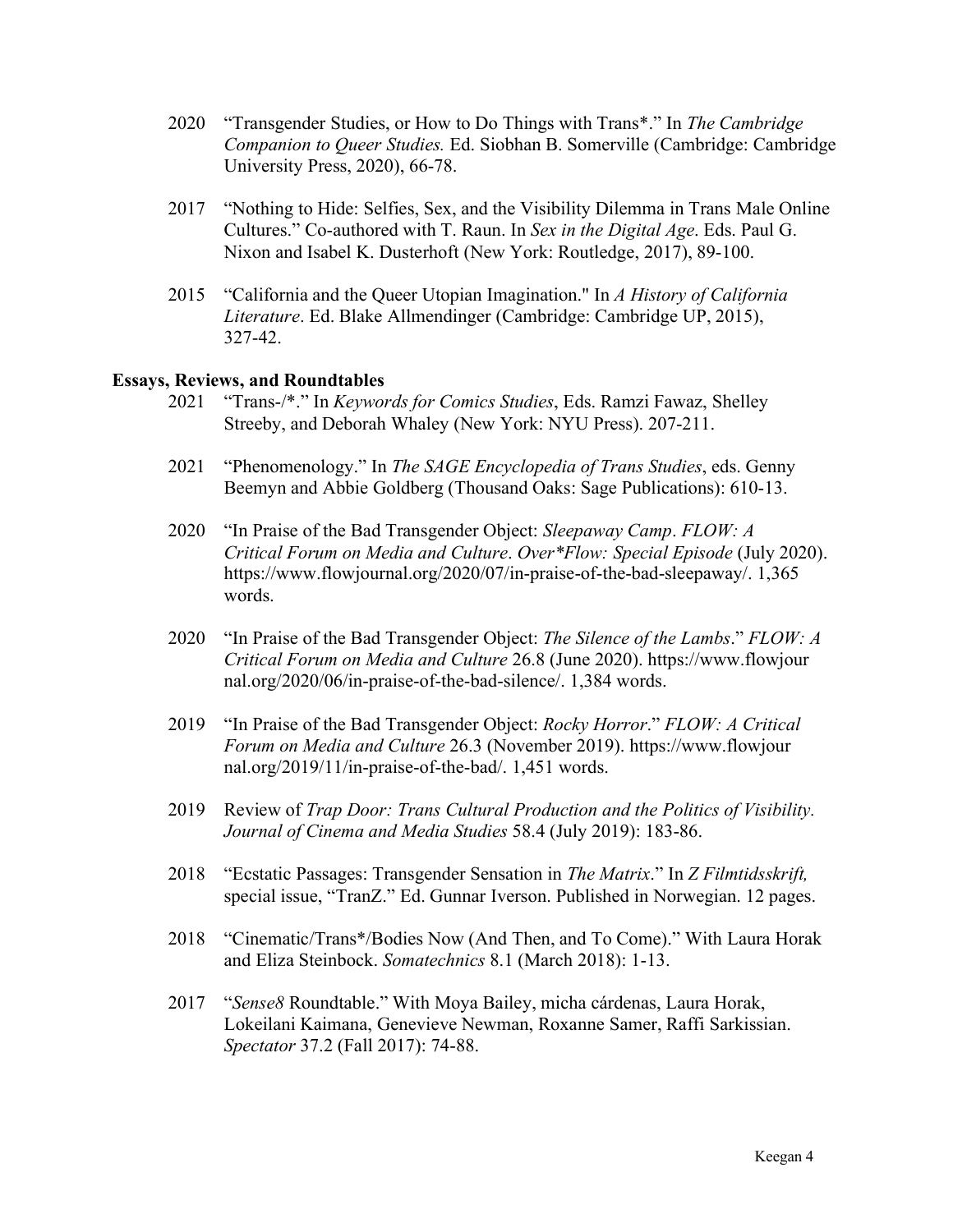- 2016 "Junk Politics: The Representational Economy of Trans Male Genitalia." In *Below the Belt: Genital Talk by Men of Trans Experience.* Ed. Trystan T. Cotten. Transgress Press, 2016. 1-13.
- 2016 "Tongues Without Bodies: The Wachowskis' *Sense8.*" *Transgender Studies Quarterly* 3.3-4 (Fall 2016). 605-10.
- 2015 "Looking *Transparent*." *Studies in Gender and Sexuality* 16.2 (May 2015): 137-8.
- 2015 "Horizontal Inheritance: *Orphan Black's* Transgender Genealogy." *InMediaRes*. April 15, 2015. http://mediacommons.futureofthebook.org/imr/ 2015/04/15/horizontal-inheritance-orphan-blacks-transgender-genealogy. 382 words.

## **Works in Preparation and Submitted**

"Escaping the Point: On Trans Visibility and the Art of Edie Fake." Essay for *Transfixt: Transgender Aesthetics at the Tipping Point*, eds. Jules Rosskam and Jaclyn Pryor. Submitted.

"On the Necessity of Bad Trans Objects." Essay for *Film Quarterly.* Submitted.

*Bad Trans Objects*. Book project. In preparation.

# **Interviews and Media Appearances**

- 2021 Judkis, Maura. "Man-icures: How male celebrities are popularizing painted, polished nails." *The Washington Post*. 21 June, 2021. https://www.washing tonpost.com/lifestyle/style/men-wearing-nail-polish/2021/06/18/cd0485ce-c581- 11eb-8c18-fd53a628b992\_story.html.
- 2019 Ables, Kelsey. "Is 'The L Word' reboot worth watching? Yes, and the New Generation Q Characters are Why." *The Lily* (*The Washington Post)*. 7 December, 2019. https://www.thelily.com/is-the-l-word-reboot-worth-watching-yes-and-thenew-generation-q-characters-are-why/?fbclid=IwAR3WKGOto9LaDiT-5KGxcQvEJOzxjBvqhb1wL\_0-wuvQKu3G8LRIS22PrYo.
- 2019 Law, Tara. "For the Trans Community, Snapchat's 'Gender-Swapping' Filter Is Complicated." *Time Magazine*. 16 May, 2019. http://time.com/5590491/snapchatfilter-gender-swap-trans-community/?utm\_source=facebook.com&utm\_medium= social&utm\_campaign=social-share-article&utm\_content=20190521&fbclid= IwAR1bLCkI0nX-5cYBg\_6ea0diVu0-PjlWf2bmlVtLnaDneuNAiFS5liy0Hts
- 2018 Anderson-Minshall, Diane. "Understanding the Women Behind *The Matrix*, *Sense8*, and *Bound.*" *The Advocate*. November 13, 2018. https:// www.advocate.com/film/2018/11/13/understanding-women-behind-matrixsense8-and-bound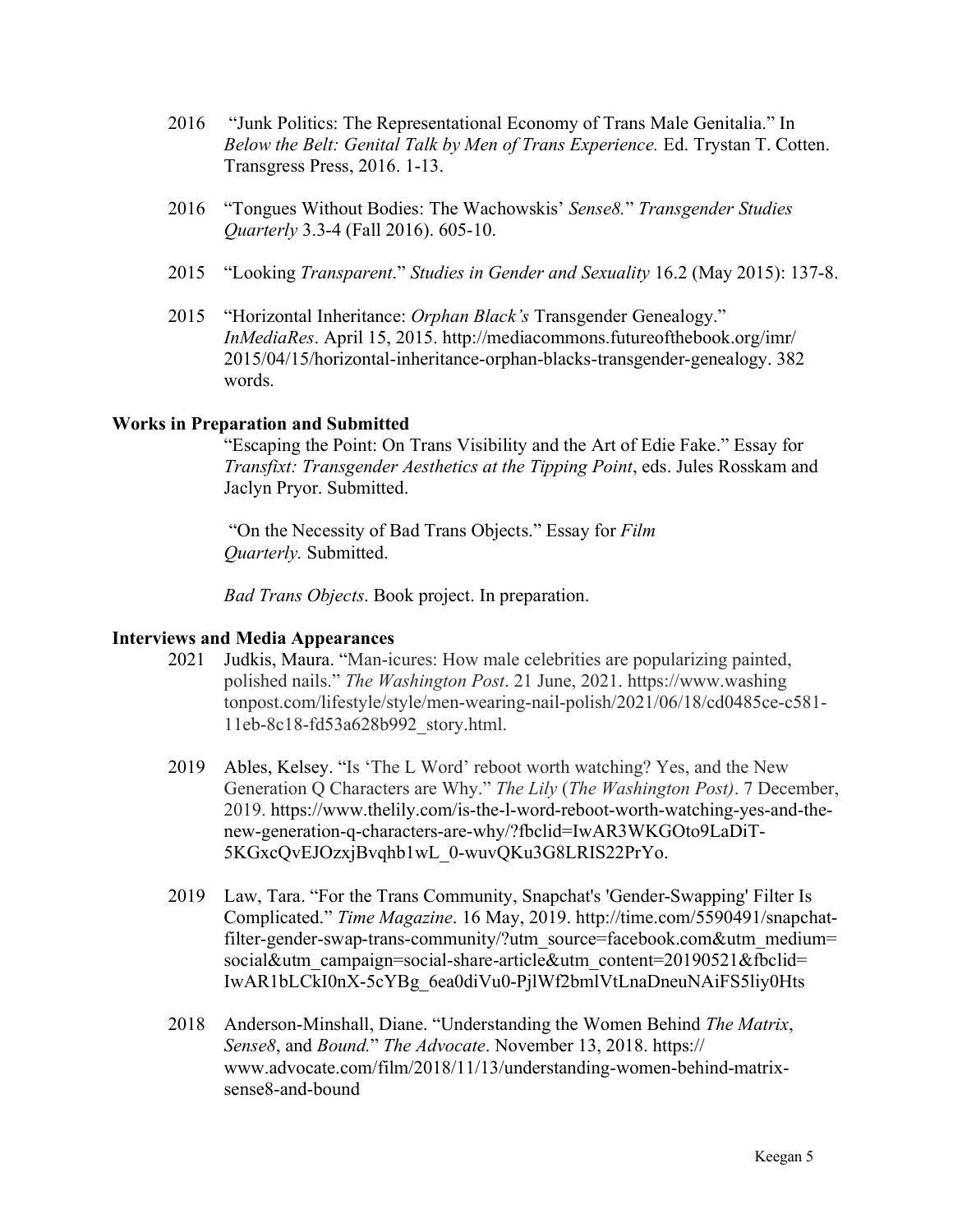- 2018 Solzman, Danielle. "The Scarlett Johansson Controversy Reveals Why Trans Artists Should Have Control of Their Own Stories." *Slashflim.* July 10, 2018. https://www.slashfilm.com/scarlett-johansson-controversy/
- 2018 *The Vice Guide to Film: "*New Trans Cinema" (television episode). Dir. Lewis Cohen. First aired January 21, 2018.
- 2017 Betancourt, Manuel. "TV is Teaching America How to Treat Trans Kids." *Vice*. July 5, 2017. https://www.vice.com/en\_us/article/vbmvbd/tv-is-teaching-ameri ca-how-to-treat-trans-kids
- 2017 Compton, Julie. "Pink 'Pussyhat' Creator Addresses Criticism Over Name." *NBC Out.* January 21, 2017. https://www.nbcnews.com/feature/nbc-out/pinkpussyhat-creator-addresses-criticism-over-name-n717886
- 2017 Interview with Аrtem Langenburg, Side-by-Side International Film Festival, "Hot Topic." Feb.14, 2017. http://bok-o-bok.ru/opinion.asppid=28&lan=1&tid=1734
- 2017 Jaschik, Scott. "Rift in Women's Studies Over Transgender Issues." *Inside Higher Ed.* Jan 30, 2017. https://www.insidehighered.com/news/2017/01/30/riftwomens-studies-over-listserv-comments-transgender-issues
- 2016 Interview segment on transgender media, Echo of Moscow Radio, Russian Federation. Nov 20, 2016. http://echo.msk.ru/sounds/1877994.html
- 2016 "Breaking Ground: Being Young and Transgender in Michigan." State of Opportunity, National Public Radio. May 4, 2016. http://stateofopportunity. michiganradio.org/post/breaking-ground-being-young-and-transgender-michigan
- 2015 McVicar, Brian. "Caitlyn Jenner: LGBT Experts Weigh in on 'She' Pronoun and 'Gender Policing.'" Mlive.com. June 3, 2015. http://www.mlive.com/news/grandrapids/index.ssf/2015/06/caitlyn\_jenner\_gvsu\_experts\_we.html

## **GRANTS**

- 2020 Professional Development Grant, Center for Scholarly and Creative Excellence, Grand Valley State University (\$450).
- 2019 Pedagogy Excellence Grant, Video Gamification Lab and Library, Faculty Teaching and Learning Center, Grand Valley State University (\$10,000).
- 2019 Dissemination Grant, "Getting Disciplined: What's Trans about Women's Studies Now?" Center for Scholarly and Creative Excellence, Grand Valley State University (\$700).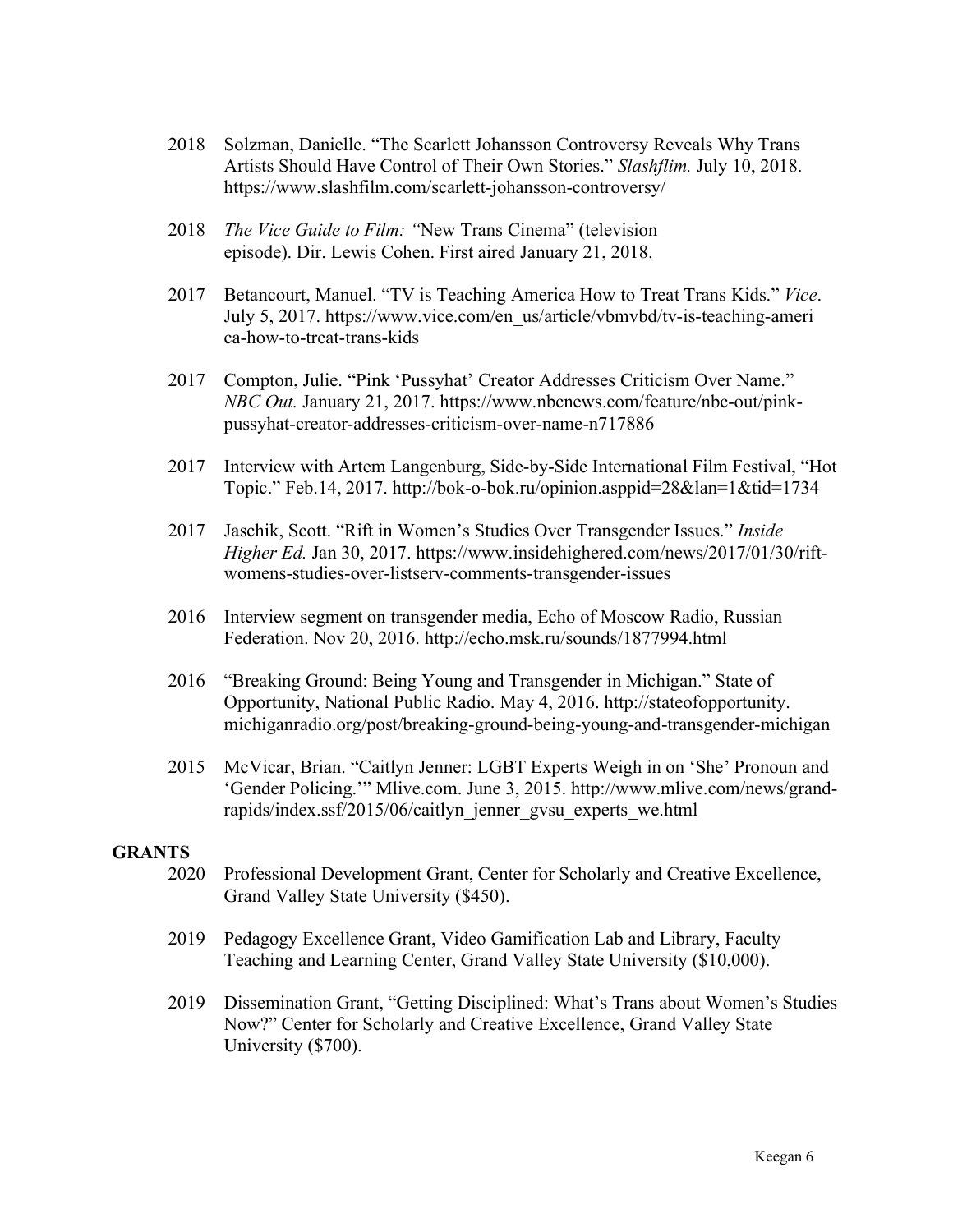- 2018 Dissemination Grant, "Race-ing Transsexuality: *Speed Racer* and the Pace of White Time." Center for Scholarly and Creative Excellence, Grand Valley State University (\$700).
- 2018 Supplemental Research Grant, *Lana and Lilly Wachowski: Sensing Transgender,* Center for Scholarly and Creative Excellence, Grand Valley State University (\$500).
- 2015 Early Career Catalyst Grant, *Lana and Lilly Wachowski: Sensing Transgender,* Center for Scholarly and Creative Excellence, Grand Valley State University (\$3000).
- 2015 Early Career Research Stipend, *Lana and Lilly Wachowski: Sensing Transgender,* Center for Scholarly and Creative Excellence, Grand Valley State University (\$3000).
- 2015 Dissemination Grant, "Timing and Spacing the Transgender Cinematic Archive." Center for Scholarly and Creative Excellence, Grand Valley State University (\$700).

# **PRESENTATIONS**

# **Invited Academic Speaking**

- 2021 "Being Seen, Being Hunted: Resisting Trans Visibility." Ferris LGBTQ+ Resource Center, Ferris State University, Big Rapids, MI. November 3, 2021.
- 2021 "It Feels Good to Be Bad: Trans Politics and *The Rocky Horror Picture Show*." Ferris LGBTQ+ Resource Center, Ferris State University, Big Rapids, MI. October 31, 2021.
- 2021 "Loving the Bad Trans Object." Screen Studies Program, Clark University. Worchester, MA. April 16, 2021.
- 2021 "Trans(gender) Pedagogies." Faculty workshop, Department of English, Michigan State University, Lansing, MI. April 2, 2021.
- 2021 "What is Trans Studies? An Introduction to the Field." College of Liberal Arts and Social Sciences, Central Michigan University, Mt. Pleasant, MI. March 12, 2021.
- 2021 "Critical Love and the Bad Transgender Object." Film Theory and Visual Culture Seminar, Robert Penn Warren Center for the Humanities, Vanderbilt University, Nashville, TN. March 5, 2021.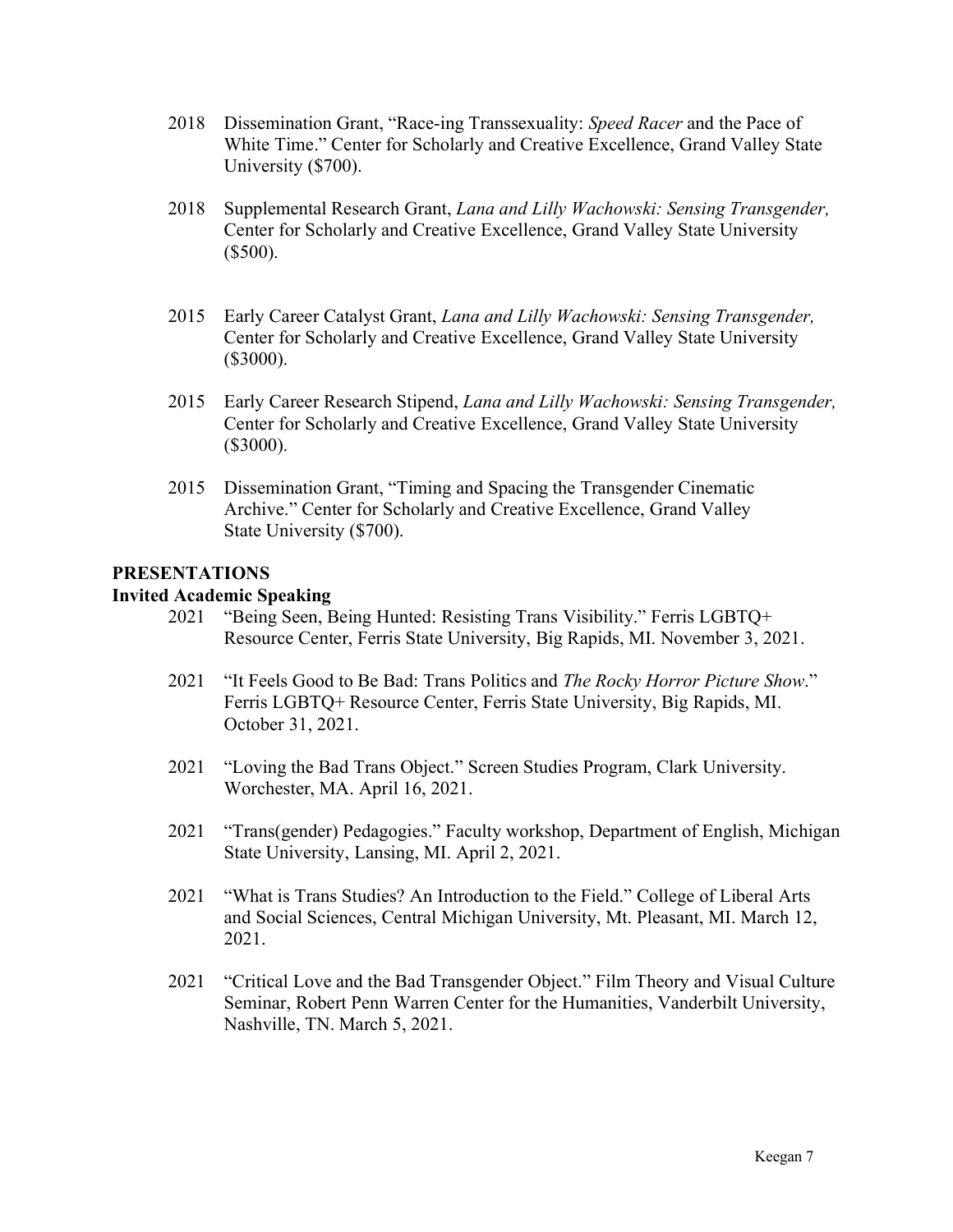- 2021 "Against Queer Theory, or How to Do Things with Trans." Multidisciplinary Gender Research Seminars, University at Cambridge, Cambridge, UK. Feb. 8, 2021.
- 2021 "A Conversation with the Director and Cast of *Disclosure*." Chair in Transgender Studies, University of Victoria, Victoria, BC. Jan. 27, 2021. https://www.youtube.com/watch?v=C-5De0HpS2o&feature=youtu.be
- 2020 "Trans/Sex." Symposia in Trans Method. Department of English, University of California at Berkeley, Berkeley, CA. Nov. 6, 2020.
- 2020 "In Praise of the Bad Transgender Object: An Argument in Three Acts." Chair in Transgender Studies, University of Victoria, Victoria, BC. October 27, 2020. https://www.youtube.com/watch?v=Sk8UQkilfBs&feature=youtu.be
- 2020 "Trans Media in the 21<sup>st</sup> Century." Film Studies and Production and the Center for Public Humanities, Oakland University, Detroit, MI. October 10, 2020.
- 2020 "*The Matrix* as Trans Masterpiece." Campus lecture and graduate workshop, English Department, Western Washington University, Bellingham, WA. February 13, 2020.
- 2019 "Sensing Transgender." Trans\* Studies Research Cluster, University of Arizona, Tucson, AZ. November 05, 2019.
- 2019 "Transgender Studies, or How to Do Things with Trans." Gender and Women's Studies Program and College of Media, University of Illinois at Urbana- Champaign, Urbana, IL. September 30, 2019.
- 2019 "*The Matrix* and the Trans Imaginary." Trans Week, Georgia State University, Atlanta ,GA. April 04, 2019.
- 2019 "Violet's Inside: Femme Fatales and Queer Representation in *Bound*." Red River Innovation Lab for the Humanities, University of Texas A&M-Texarkana, Texarkana, TX. April 04, 2019.
- 2019 "Sensing Transgender in the Wachowskis' Cinema." Campus lecture and undergraduate workshop, Screen Studies Program, Clark University, Worchester, MA. March 27-28, 2019.
- 2019 "Protecting, Supporting, and Retaining Trans and Gender Non-Conforming Faculty." National Women's Studies Association Program Directors and Chairs Annual Meeting. Chicago, IL. March 8, 2019.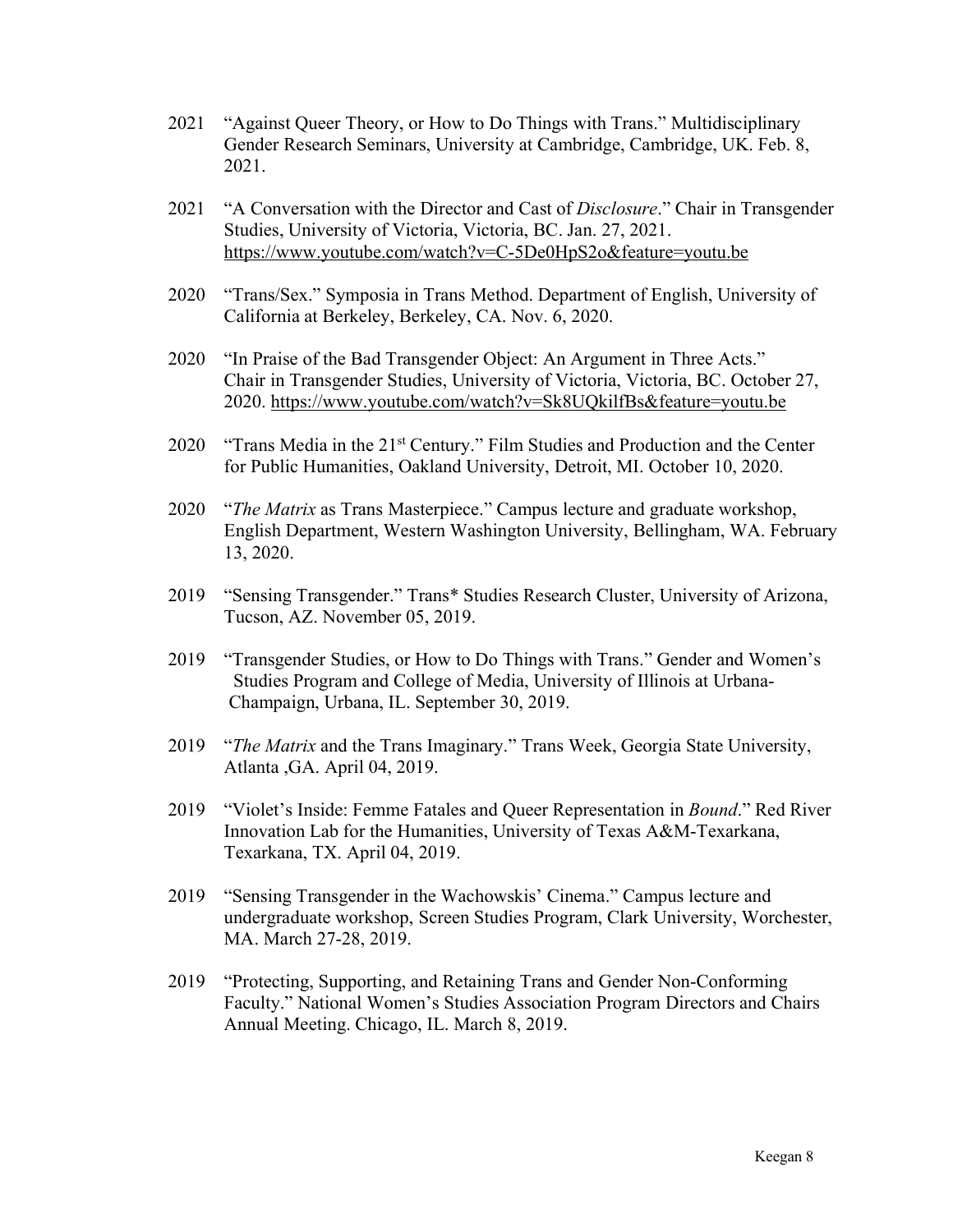- 2019 "*Bound* Together: The Sensorial Life of Trans\* Media Forms." Campus lecture and graduate workshop, Americanist Lecture Series, University of Wisconsin-Madison, Madison, WI. March 7-8, 2019.
- 2019 "The Edge of the Real: Transgender Sensation and Its Forms." Campus lecture and undergraduate workshop. Gender, Women's, and Sexuality Studies Program, Grinnell College, Grinnell, IA. March 6-7, 2019.
- 2019 "Red Pill Adventures: Sensing Transgender in *The Matrix.*" Campus lecture and undergraduate workshop. Queer Studies Lecture Series, Sonoma State University, Rohnert Park, CA. March 4, 2019.
- 2019 "Sensing Transgender: *The Matrix*." Public lecture and graduate workshop, Carleton Film Seminars, Carleton University, Ottawa, ON. February 8, 2019.
- 2019 "Getting Disciplined: Instituting Trans\* Studies." LGBTQ Affairs, University of Florida, Gainesville, FL. January 23, 2019.
- 2018 "The Edge of the Real: Transgender Sensation and Its Forms." Campus lecture and graduate workshop, Doing Queer Studies Now Working Group, University of Michigan, Ann Arbor, MI. October 12, 2018.
- 2018 Keynote: "Apocalypse, and Everything After: Queer Heroes at the End of the World." Whedon Studies Association Slayage Conference, Northern Alabama University, Florence, AL. June 21-4, 2018.
- 2018 "Mirror Scene: Transgender Aesthetics and the Politics of Recognition." American Studies Program, DePaul University, Chicago, IL. May 21, 2018.
- 2018 "What Makes Cinema Trans\*? Aesthetic Gentrification and the Limits of Representation." Women's Studies and LGBTQ Studies Brown Bag Series, Colgate University, Hamilton, NY. May 1, 2018.
- 2018 "The Wachowskis' *Bound*." Alternative Cinema Screening Series, Colgate University, Hamilton, NY. May 01, 2018.
- 2018 SCMS Queer Caucus First Book Panel. Society for Cinema and Media Studies Annual Conference, Toronto, ON. March 15, 2018.
- 2017 Plenary Speaker, "LGBTQ Studies: The State of the Field." NY6 State of the Field LGBTQ Studies Symposium, Hobart and William Smith Colleges, Geneva, NY. September 22, 2017.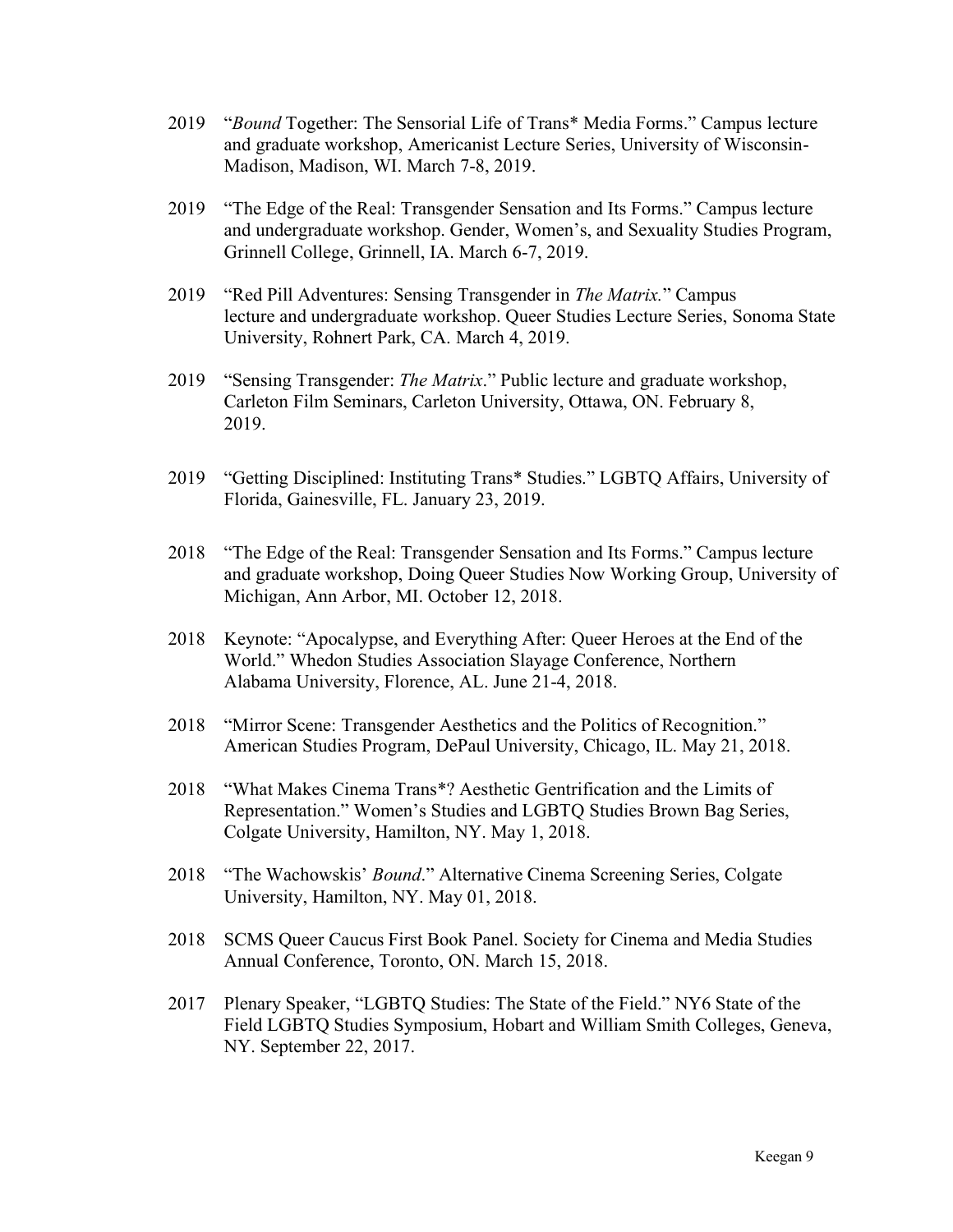- 2017 "Sensing Transgender: Ecstatic Passages Through Cinematic Reality." Stanford Interdisciplinary Working Group in Critical Theory, Stanford University, Stanford, CA. May 11, 2017.
- 2017 "Thick with the Future: *Bound* and the Queer/Trans\* Utopian Horizon." Queer Studies Lecture Series, Sonoma State University, Rohnert Park, CA. March 6, 2017.
- 2016 "Imaging Transgender: Trans Aesthetics and the New Popular Cinematic Body." University of Turku, Turku, Finland. November 16, 2016.
- 2016 "Becoming Trans\*: The History and Politics of a Category." Transgender Issues Conference, Hope College, Holland, MI. April 11, 2016.
- 2014 "Neobodies: Reading Transgender in *The Matrix*." Elon University Winter Diversity Speaker Series, Elon, NC. January 13, 2014.
- 2013 "Historicizing Political Approaches to Transgender Equality." Elon University, Elon, NC. January 13, 2014.
- 2013 "Transgendering the Body Politic." Center for Research on Gender and Sexuality, 11th Annual Summer Institute on Sexuality, San Francisco, CA. February 22, 2013.

# **Conference Presentations**

- 2021 "Against Queer Theory." American Comparative Literature Association. Virtual conference session. April 9, 2021.
- 2021 "Trans Objects, Good and Bad." Society for Cinema and Media Studies. Virtual conference session. March 17, 2021 (chair and respondent).
- 2019 "Getting Disciplined: What's Trans\* About Women's Studies Now?" National Women's Studies Association Annual Conference, San Francisco, CA. Nov. 13- 17, 2019.
- 2019 "Wanting the Trans/Auteur: Transgender Phenomenology and the Paradox of Authorship." Society for Cinema and Media Studies Annual Conference, Seattle, WA. March 13-18.
- 2018 "Managing Difference: Protecting Trans and GNC Faculty in the Age of Diversity, Multiculturalism, and the Alt-Right." National Women's Studies Association Annual Program and Administration Development Pre-conference, Atlanta, GA. November 8-11.
- 2018 "Sensing the (Im)possible: Trans\*/Cinematic Worlds, Bodies, Futures." National Women's Studies Association Annual Conference, Atlanta, GA. November 8-11.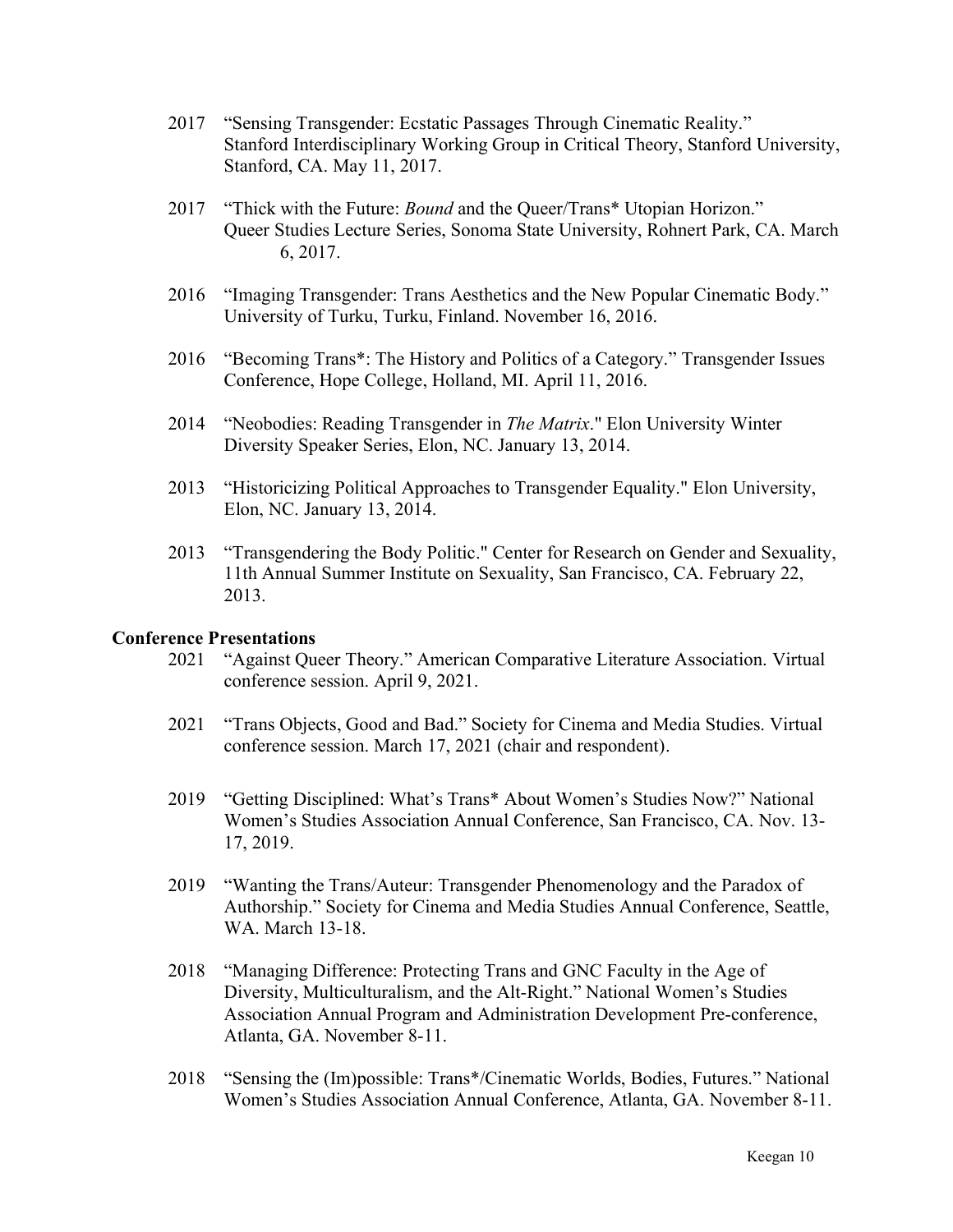- 2018 "Race-ing Transsexuality: *Speed Racer* and the Pace of White Time." American Studies Association Annual Conference, Atlanta, GA. November 8-11.
- 2018 "Trans Opts Received: Transgender Dialectics in *The Matrix* and *Boys Don't Cry."* Society for Cinema and Media Studies Annual Conference, Toronto, ON. March 14-18, 2018.
- 2017 "Trans Pedagogies of Perceptive Dissent: *The Matrix* as Emblematic Cinema." American Studies Association Annual Conference, Chicago, IL. November 9-12, 2017.
- 2017 "Transgender Sensation and Reparative Time in the Wachowskis' *Sense8*." WisCon Feminism and Science Fiction Annual Conference (academic track), Madison, WI. May 27, 2017.
- 2017 "Wayfinding, or How to Bring Yourself up Trans." Queer Places, Practices, and Lives Symposium, Ohio State University, Columbus, OH. May 13, 2017.
- 2017 "You Can Believe What You Feel: The Wachowskis' *Bound* at 20." Society for Cinema and Media Studies Annual Conference, Chicago, IL. March 25, 2017.
- 2016 "Revisitation: A Trans Phenomenology of the Moving Image." National Women Studies Association Annual Conference, Montréal, QC. Nov 12, 2016.
- 2016 **"***Bound* at 20: A Reading by Invitation." Trans\* Studies International Conference. Tucson, AZ. University of Arizona, Tucson, AZ. September 8, 2016.
- 2016 "Folding Time, Race-ing Space: Trans Temporalities and Racial Spatialization in the Wachowskis' *Sense8.*" Trans Temporalities Conference, University of Toronto, Toronto, ON. March 29, 2016.
- 2015 "Junk Politics: The Representational Dispossession of Transgender Men." National Women Studies Association Annual Conference, Milwaukee, WI. November 14, 2015.
- 2015 "Race-ing to Speculation: Timing and Spacing the Transgender Cinematic Archive." 8th Annual D.C. Queer Studies Symposium, University of Maryland College Park, College Park, MD. April 17, 2015.
- 2014 "Race-ing as Temporal Dis/ability: Trans Futurism and Racial Mattering in the Films of Lana Wachowski." National Women Studies Association Annual Conference, San Juan, PR. November 13, 2014.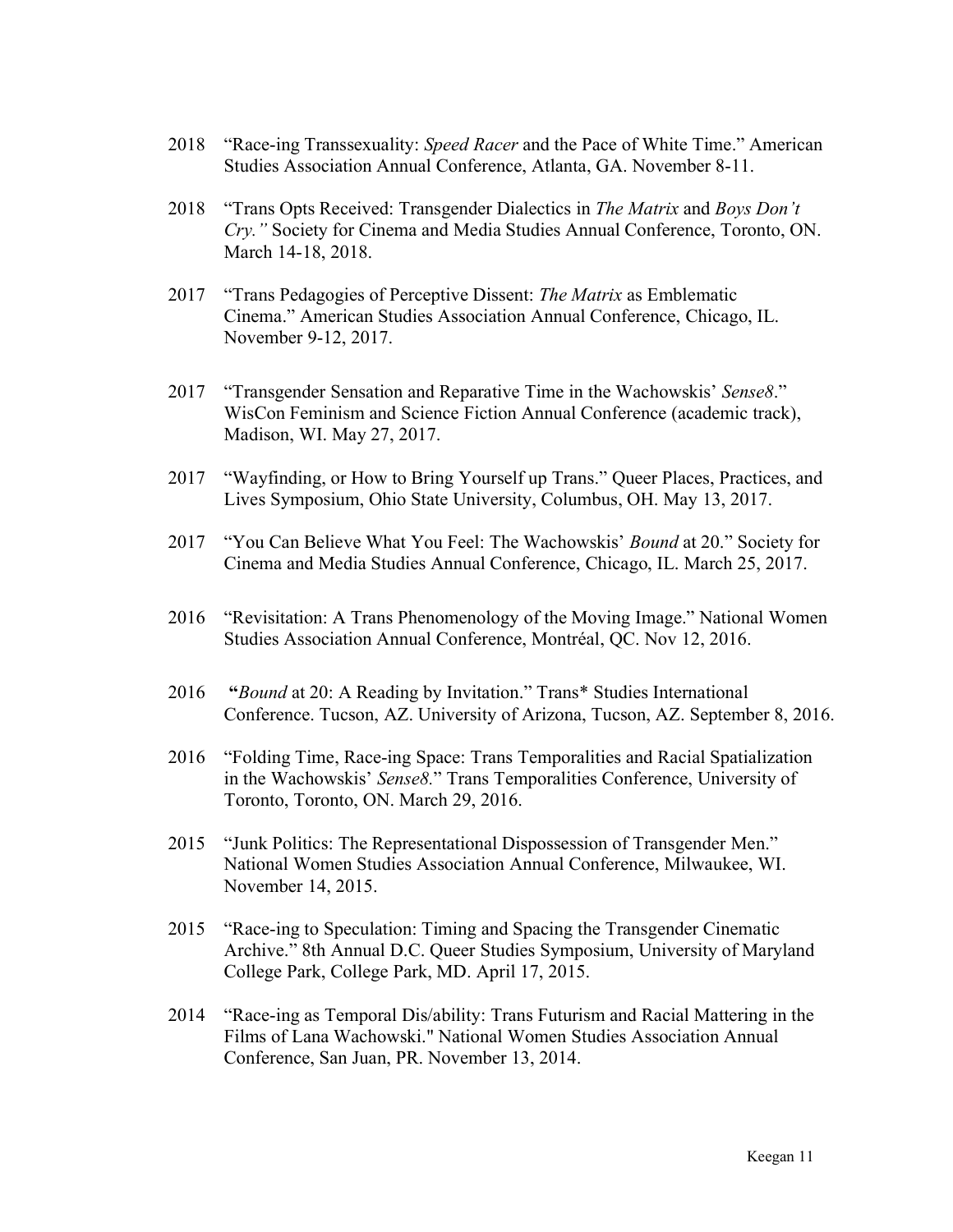## **Invited Public Appearances**

- 2021 "Sensing Transgender: *The Matrix* as Trans Masterpiece." Psychoanalytic Institute of Northern California. San Francisco, CA. October 8, 2021.
- 2021 *Disclosure* discussion and screening with Sam Feder and Laura Horak. Carleton Pride, Carleton University. Ottawa, ON. October 7, 2021.
- 2020 "Black Queer Cinema: Intersectional Narratives." Latham and Watkins LLP, LGBTQ+ Global Affinity Staff Program. Chicago, IL. July 2, 2020.
- 2020 Introduction, *Bound*, Pickford Film Center, Bellingham, WA. February 12, 2020.
- 2019 Discussant with producer Joyce Pierpoline, *Teeth*, Grand Rapids Feminist Film Festival, Grand Rapids, MI. October 27, 2019.
- 2019 Panelist, "Diversity in Film," Annual Chaz and Roger Ebert Symposium, Urbana, IL. September 27, 2019.
- 2019 Discussant, *A Fantastic Woman*, Grand Rapids Latin American Film Festival. Wealthy Theatre, Grand Rapids, MI. April 6, 2019.
- 2019 Introduction and discussion, *The Matrix*. Meanwhile Film Series, Wealthy Theatre, Grand Rapids, MI. March 26, 2019.
- 2019 "Author Conversation: *Lana and Lilly Wachowski: Sensing Transgender*." GLBT Historical Society, San Francisco, CA. March 01, 2019.
- 2019 "Cáel Keegan on *The Matrix.*" Toronto International Film Festival Higher Learning Programme, Bell Lightbox, Toronto, ON. February 10, 2019.
- 2019 "*Lana and Lilly Wachowski: Sensing Transgender.*" Author conversation with Aubrey Anable, Ottawa Writers Festival, Canada National Arts Centre. Ottawa, ON. February 09, 2019.
- 2018 Introduction and discussion, *Bound*. Meanwhile Film Series, hosted by the Grand Rapids Feminist Film Festival. Wealthy Theatre, Grand Rapids, MI. August 21, 2018.
- 2018 Discussant, *Don't Call Me Son*, Grand Rapids Latin American Film Festival. Wealthy Theatre, Grand Rapids, MI. April 8, 2018.
- 2017 "Is Space Straight? Close Encounters of the Familiar Kind in American Blockbuster Film." Roger That! Roger G. Chafee Conference on Space Exploration, Grand Rapids, MI. February 9, 2017.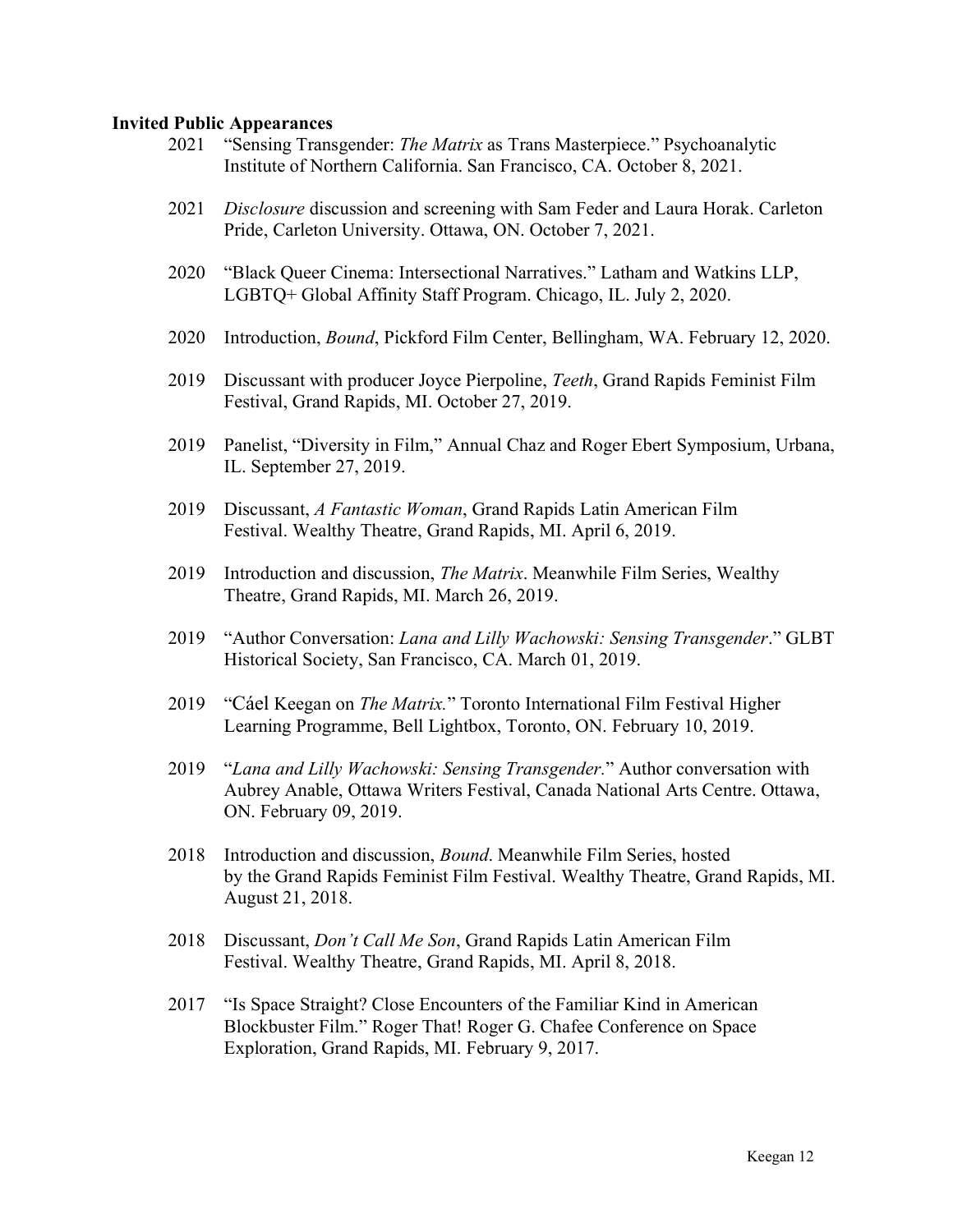- 2016 "Collecting Time Against the State: *V for Vendetta* and the Aesthetics of Trans Abolition." The Moon Transdisciplinary Art Studio, Grand Rapids, MI. December 2, 2016.
- 2016 Discussant, *We've Been Around*. LGBT Side-by-Side International Film Festival. St. Petersburg, Russia. November 19, 2016.

# **TEACHING EXPERIENCE**

# **Courses Taught - Grand Valley State University**

IDS/WGS 180: Gender and Sexuality in Comics (W2019) WGS 200: Intro to Gender Studies (F2017, F2018, W2019) WGS 224: Intro to LGBTQ Studies (F2014, F2015, F2016, F2019, W2020, F2021) WGS 255: Gender and Popular Culture (W2018, W2019) WGS 365: Queer Theory (W2015, W2016, W2017, W2020, W2021) (3rd year undergrad) WGS 495: Women, Gender, and Sexuality Studies Capstone (W 2017) (4<sup>th</sup> year undergrad) INT 201: Diversity in the United States (F2014, F2015, F2016, F2017, W2018, F2018, W2019, F2019, F2020, W2021)

LIB 325: LGBTQ Identities (W2015, W2017, F2019, W2020) (3rd year undergrad)

# **Directed Reading and Research Supervision - Grand Valley State University**

WGS 399: Queer Theory (W2021) WGS 399: Queer Theory 2 (W2020) WGS 499: Advanced Research in Trans Studies (W2019) HNR 499: Queer Video Game Studies (W2019) WGS 399: Race, Gender, and Sexuality in Horror Cinema (F2018) WGS 399: Trans Studies (F2017) CFV 399: Queer Theory and Film Genres (S2017) WGS 399: Latinx Queer/Trans Theory (W2017) WGS 399: Transgender of Color Masculinities (F2016) WGS 399: Queer/Trans Disability and Trauma Studies (F2016) HNR 499: Trans Studies and Administrative Policy (W2014)

# **Courses Taught - Hobart and William Smith Colleges**

LGBT 101: Intro to LGBT Studies (F2013, S2014) LGBT 201: Transgender Identities and Politics (F2014) LGBT 204: Bodies of Difference (S2013) LGBT 301: Queer Geographies and Migrations (S2013) ( $3<sup>rd</sup>$  year undergrad)

# **Courses Taught - The Evergreen State College**

QSS2013: Queer Pleasure and Politics (S2013)

# **Courses Taught - San Francisco State University**

SXS 301: Perspectives in LGBTQ Studies (F2011) WGS 160: Gender, Politics, and Citizenship (F2010, S2011, F2011, S2012) SXS/ENG 633: Gay Love and Literature (F2012) (3rd year undergrad/MA)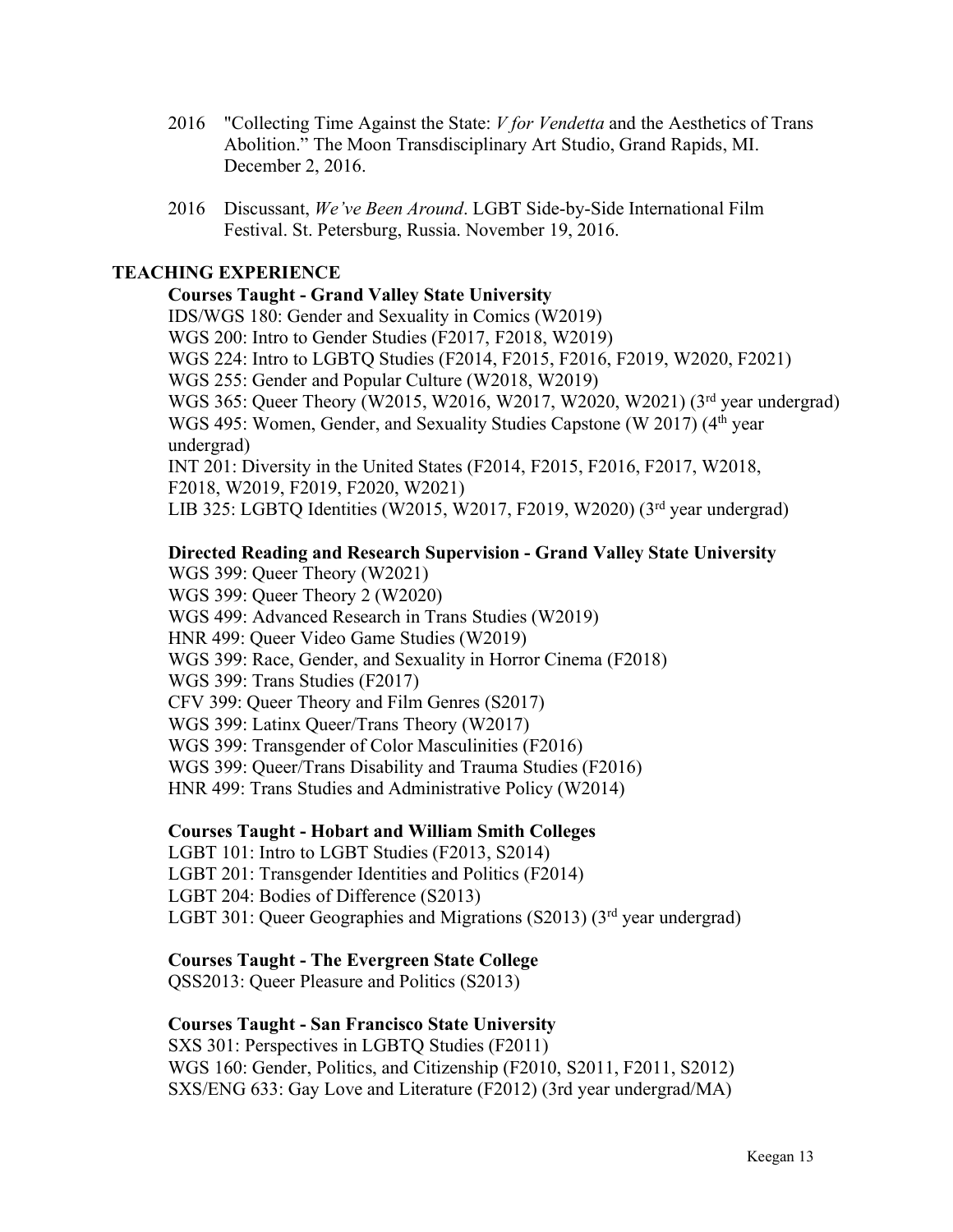WGS 551: Queer Literatures and Media (F2010, F2011) (3rd year undergrad/MA) WGS 552: Transgender Identities and Communities (S2011, S2012) (3rd year undergrad/MA) WGS 621: Feminist Theories (S2011) (4th year undergrad/MA)

# **Courses Taught - Sonoma State University**

WGS 375: Gender, Race, and Class (S2011, S2012) (3rd year undergrad)

# **Graduate Research Supervision**

- 2021- Dissertation Committee Member: Damien Hagen, "Speculating Trans: Fandom and the Trans Imagination," University of Maryland, College Park, College Park, MD.
- 2020- Dissertation Reader: Joshua Bastian Cole, "A Plastic Medium: Theorizing the Prosthetic in Trans-Human Science Fiction and Speculative Visual Narratives." Cornell University, Ithaca, NY.
- 2020 Dissertation Examiner: A.J. Ripley, "Taking on the 'Tipping Point': Transgender Representation Across Popular and Digital Culture." University of New Brunswick, Fredericton, NB.
- 2016 Dissertation Examiner: Akkadia Ford, "Trans Literacy and Trans New Wave Cinema: Independent Trans Cinema Representation, Classification, Exhibition." Southern Cross University, Lismore, AU.
- 2015 Advisor, M.A. thesis: Morgan Caudill, "'It's not genderly!': Student Awareness and Perceptions of Gender and Sexuality." William Smith College, Geneva, NY.
- 2013 Advisor, M.A. thesis: Crescent Diamond, "Performing Girl." San Francisco State University, San Francisco, CA.

# **ACADEMIC SERVICE**

# **Editorial Boards**

*Communication, Culture, and Critique; Genders; Journal of Men's Studies; Transgender Studies Quarterly.*

# **Reviewer**

## **Journals**

*Angelaki; Communication, Culture, Critique*; *Feminist Theory*; *Feral Feminisms*; *Film Quarterly; Gay and Lesbian Quarterly*; *Genders*; *Journal of Cinema and Media Studies*; *Journal of Homosexuality*; *Journal of Men's Studies*; *Journal of Visual Culture*; *Modern Fiction Studies*; *Mosaic; Perspectives*; *Screen Bodies*; *Somatechnics*; *Transgender Studies Quarterly.*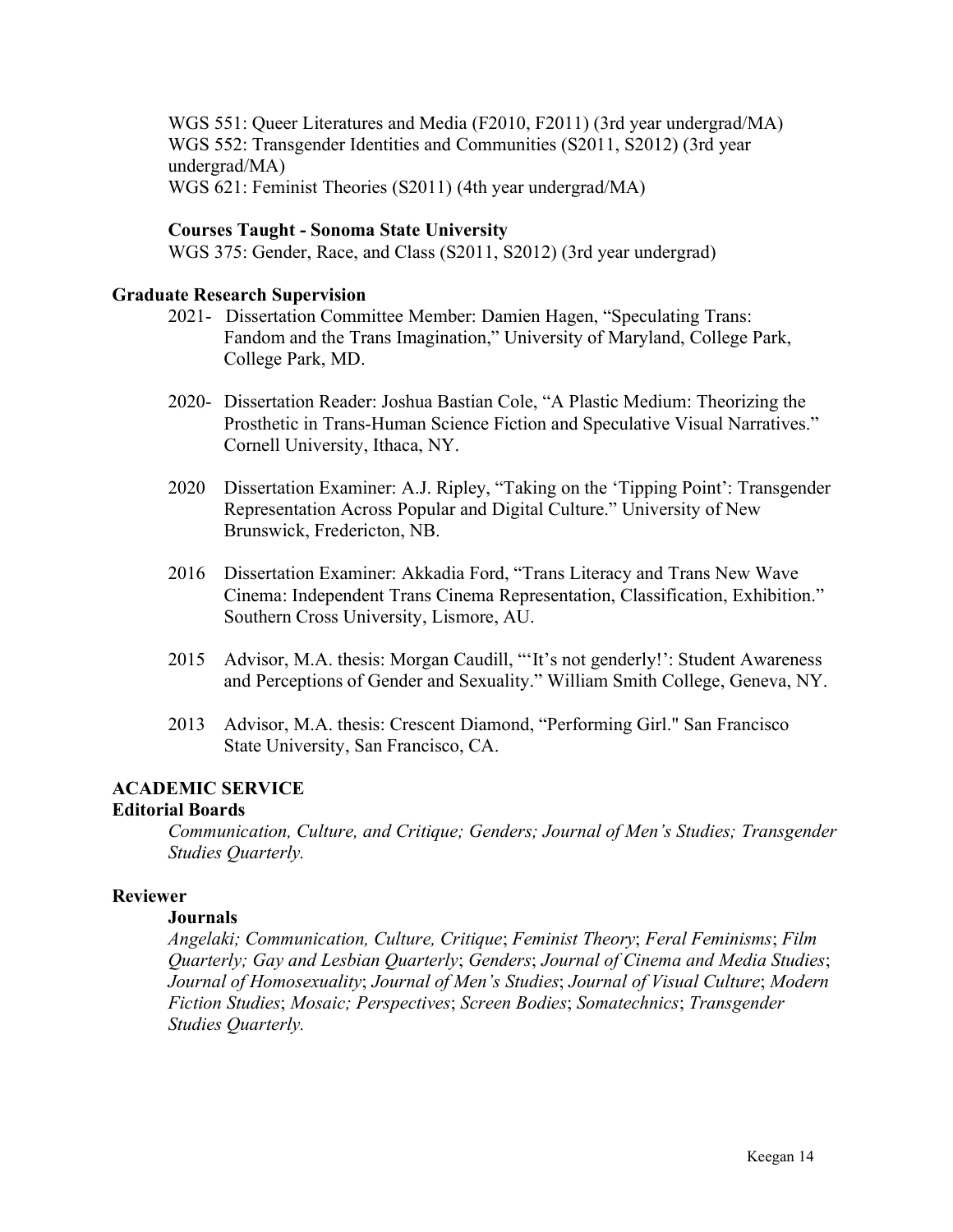## **Presses**

Centre for Gender Research at Uppsala University; Routledge; Duke University Press; McGill-Queen's University Press, Palgrave MacMillan; University of California Press.

#### **Professional Service**

- 2021 Reviewer, Canada Research Chairs, Chair in Transgender Creativity and Mental Health, University of Alberta, Edmonton, AB.
- 2020- Special Editor, Arts and Culture, *Transgender Studies Quarterly.*
- 2020- External mentor, ADVANCE Scholars Program, Texas A & M University, College Station, TX.
- 2020- Senior Co-Chair, Queer and Trans Caucus, Society for Cinema and Media Studies.
- 2020- Affiliated Scholar, Transgender Media Portal, Carleton University, Ottawa, ON.
- 2019-20 Co-Chair, Queer and Trans Caucus, Society for Cinema and Media Studies.
- 2018-19 Secretary, Queer and Trans Caucus, Society for Cinema and Media Studies.
- 2014-17 Co-Chair, National Women Studies Association Trans/Gender-Variant Caucus.
- 2014 Conference Selection Committee, National Women Studies Association Annual Conference: Feminist Transgressions. San Juan, PR, Nov 2014.
- 2013 Conference Selection Committee, National Women Studies Association Conference: Negotiating Points of Encounter. Cincinnati, OH, Nov 2013.

#### **University Service**

- 2020 University Assessment Committee, Grand Valley State University, Allendale, MI.
- 2019- Honors College Curriculum Development Committee, Grand Valley State University, Allendale, MI.
- 2018- Secretary and Treasurer, LGBT Faculty Staff Association, Grand Valley State University, Allendale, MI.
- 2017- Academic Awards Committee, Milton E. LGBT Resource Center, Grand Valley State University, Allendale, MI.
- 2017 Brooks College Curriculum Committee, Grand Valley State University, Allendale, MI.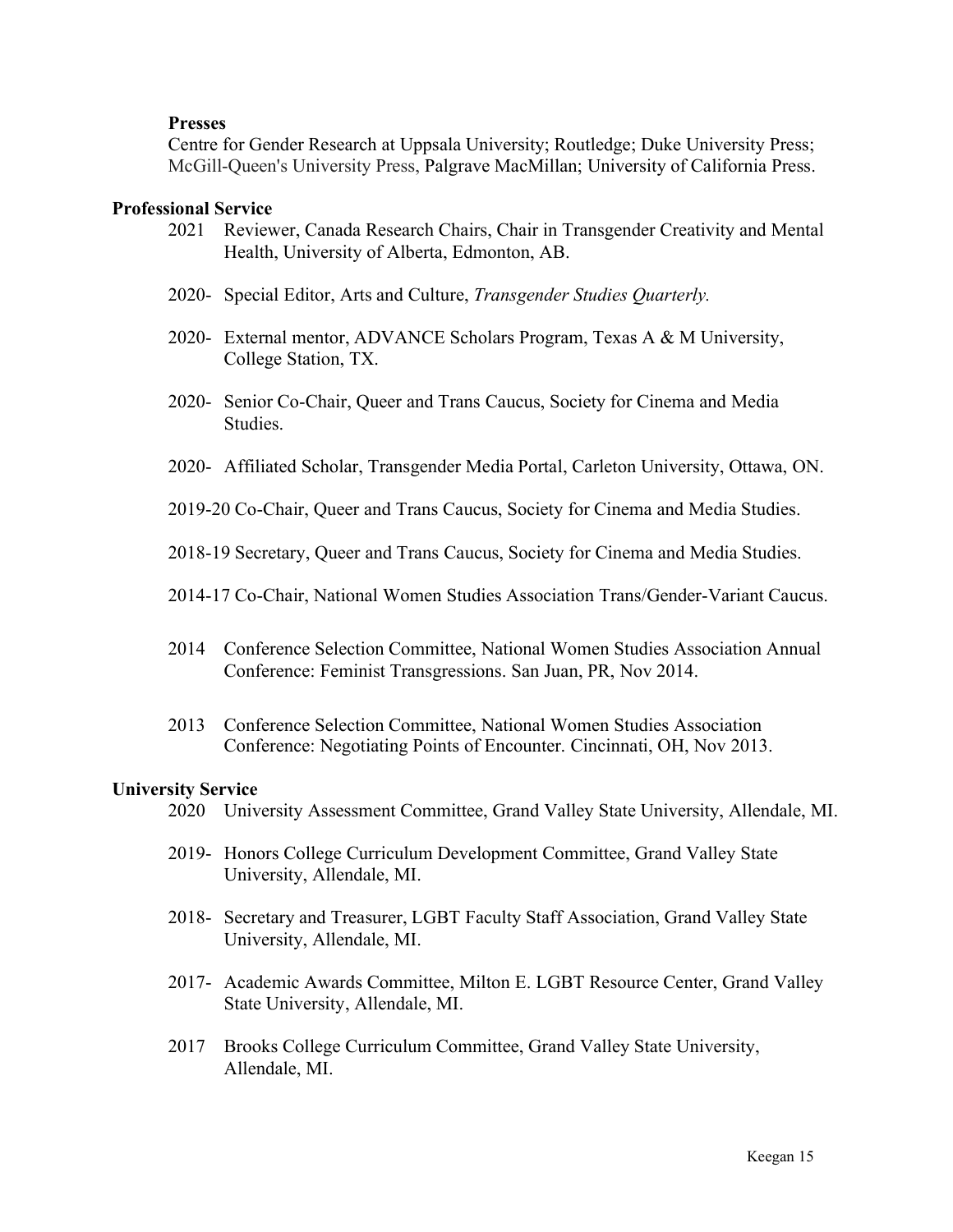- 2016- Mentor, Queer Connections. Milton E. Ford LGBT Resource Center student mentorship program, Grand Valley State University, Allendale, MI.
- 2016-17 Equity and Inclusion University Task Force, Grand Valley State University, Allendale, MI.
- 2015-18 Brooks College Faculty Council, Grand Valley State University, Allendale, MI.
- 2015- 17 Digital Studies Task Force, Grand Valley State University, Allendale, MI.
- 2015-16 Faculty Mentor, T2 (Transgender and gender non-conforming student support group), Grand Valley State University, Allendale, MI.
- 2014 Faculty Coordinator, "Transgender Identities and Pedagogies," Faculty Learning Community, The Fisher Center for the Study of Gender and Justice, Hobart and William Smith Colleges, Geneva, NY.
- 2013-14 LGBTQ+ Studies Curriculum Committee, Hobart and William Smith Colleges, Geneva, NY.
- 2013-14 Commission on Inclusive Excellence: Subcommittee on Gender Inclusivity, Hobart and William Smith Colleges, Geneva, NY.
- 2013-14 LGBTQ Steering Committee, Hobart and William Smith Colleges, Geneva, NY.

#### **Departmental Service (Grand Valley State University)**

- 2021 Women, Gender, and Sexuality Studies Search Committee.
- 2018- Advisor and Coordinator, LGBTQ Studies Minor.
- 2018- Faculty Liaison to the Milton E. Ford LGBT Resource Center.
- 2018 Coordinator, Fall Feminist Colloquium (invited speaker, Dr. Lamonda Horton-Stallings).
- 2016- Cohort Advisor, Women, Gender, and Sexuality Studies.
- 2014-20 Advisor, Iota Iota Iota: National Women's Studies Honor Society, Grand Valley State University Chapter.
- 2015- 17 WGSS/LGBTQ+ Studies Research Liaison to Mary Idema Pew Library.
- 2015 Women, Gender, and Sexuality Studies Search Committee.